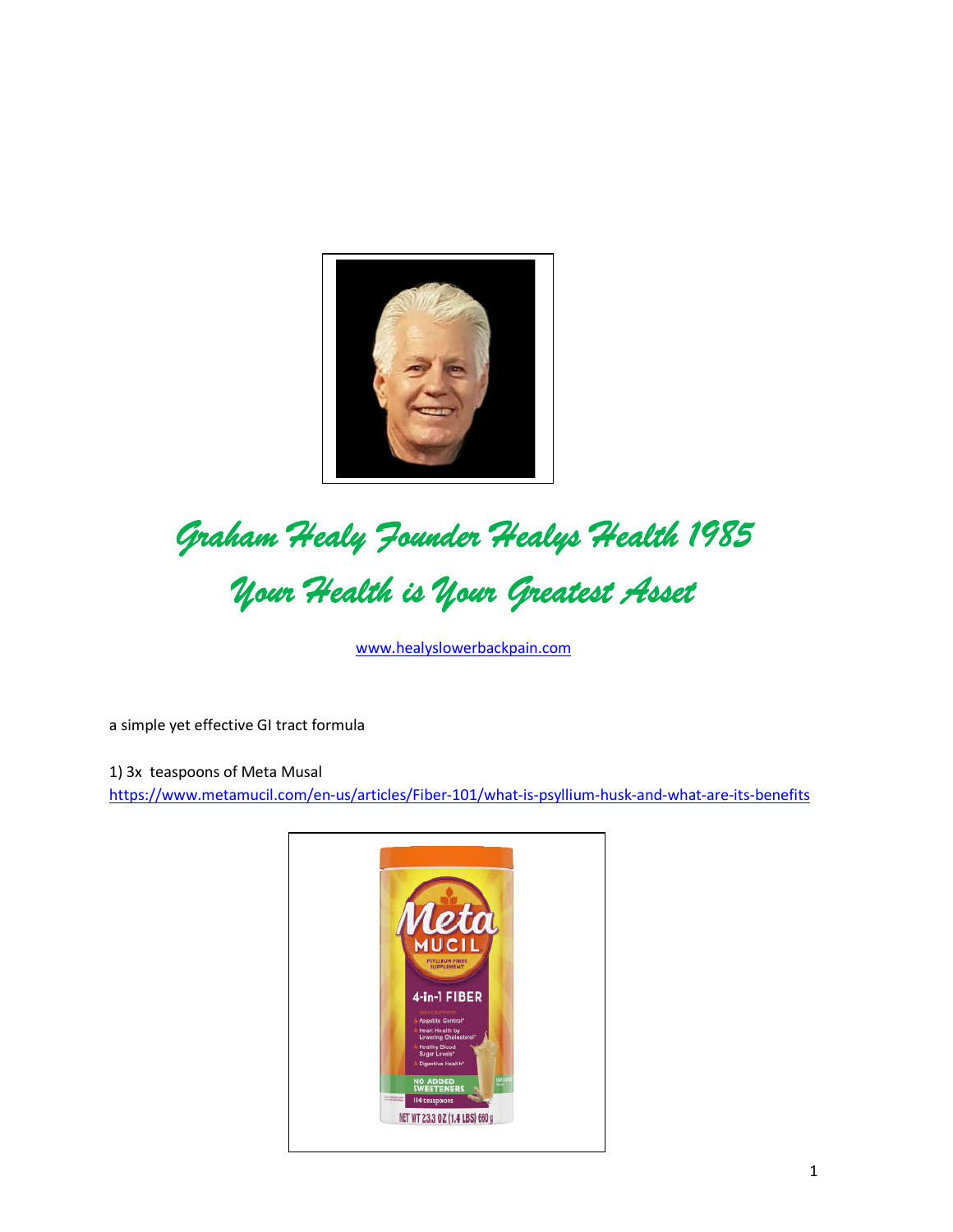[2\)1 heaped Teaspoon of Vital](https://www.vitaleveryday.com/) Greens https://www.vitaleveryday.com/



[3\) 1 desert spoon of Chai seeds](https://www.healthline.com/nutrition/11-proven-health-benefits-of-chia-seeds) 

https://www.healthline.com/nutrition/11-proven-health-benefits-of-chia-seeds#TOC\_TITLE\_HDR\_2



Mix in small container (dry) when ready to use add 100 ml water and spoon or drink daily in the morning.

[This a great Fiber drink \(psyllium husks\)](https://www.metamucil.com/en-us/articles/Fiber-101/what-is-psyllium-husk-and-what-are-its-benefits)

https://www.metamucil.com/en-us/articles/Fiber-101/what-is-psyllium-husk-and-what-are-its-benefits